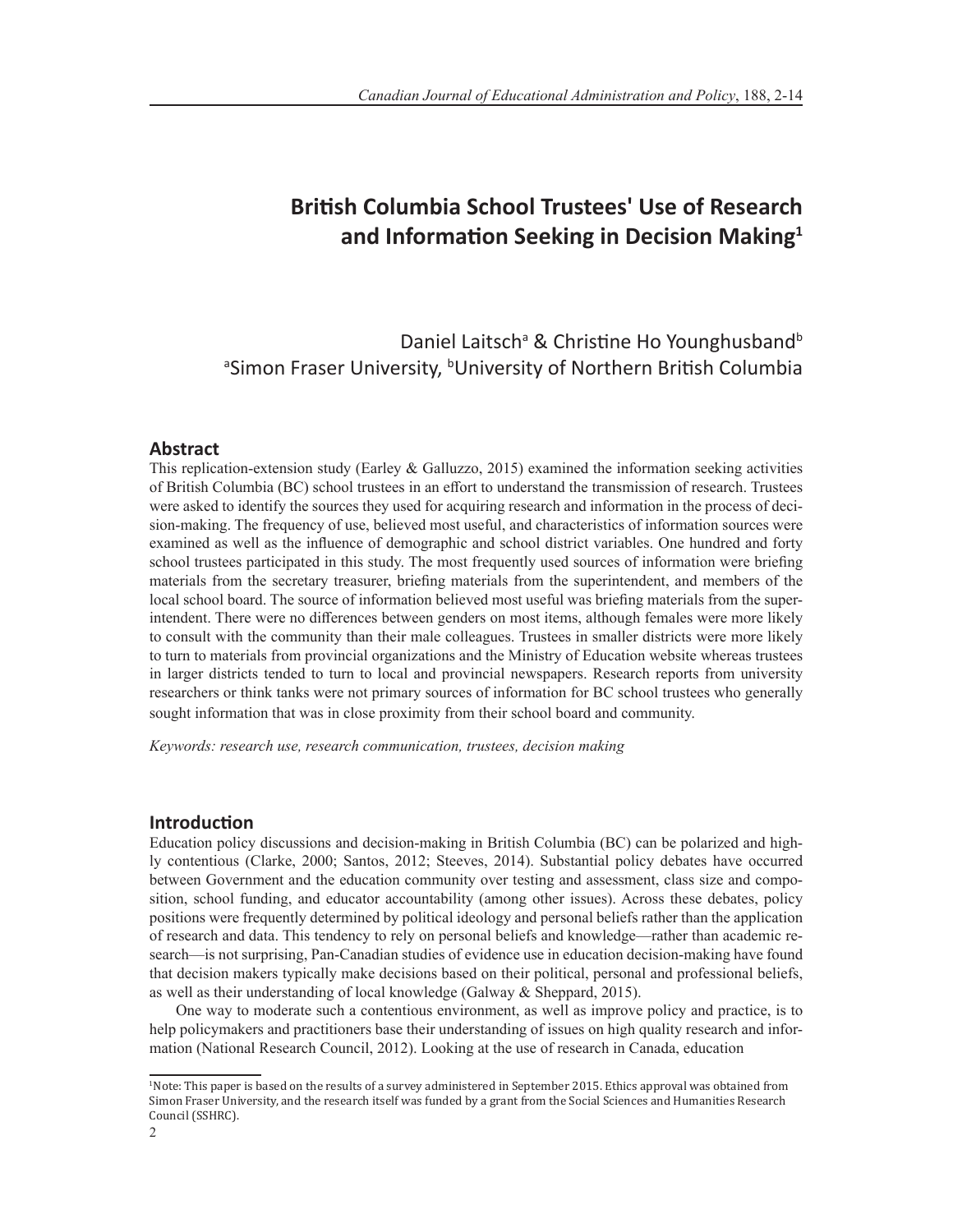leaders say they value research; however, access and dissemination systems remain weak (Cooper & Levin, 2013). The capacity for conducting and applying research to solve problems of policy and practice is particularly limited in BC. There is currently no Ministry of Education research department, no systematic support for school district research offices, and few open access research publications or research to practice networks at the post-secondary education level (Laitsch & Naylor, 2013). The general approach to education research in Canada can perhaps best be conceptualized as ground-up and based on specific local needs, rather than top-down and driven by an external demand for evidence-based decision-making (Nutley & Tseng, 2014).

At the school board level trustees have little direct access to the day-to-day operations of the school district or the local research capacity. As a result, board members are left to determine their own ways to access the "timely, clear, accurate, reliable, concise and complete information they need to do their job" (Office of the Auditor General, 2009, p. 12). Our goal with this research was to understand where leaders (specifically school trustees) go to get this information, in an effort to better understand (and ultimately strengthen) information dissemination networks and better inform the policy and decision-making dialogue.

# **Context**

To make fully informed decisions, board members "must first know what information they require and how to access it" (Office of the Auditor General, 2009, p. 7). School trustees in BC are locally elected and Boards of Education are charged by the Ministry of Education with the responsibility for policymaking and decision-making within their school districts. There are 60 school districts in BC and trustees are elected every four years, leaving many K-12 boards with a substantial number of trustees with less than one year of experience, in contrast to other public-sector boards in BC where board members are appointed and may hold longer terms of office (Office of the Auditor General, 2009). As a result, substantial effort must be made to bring new members into the field of education and familiarize them with available data, research, and information gathering networks.

Research from the Office of the Auditor General (2009) found that first year board members rated the value and availability of information lower than did more experienced trustees (Office of the Auditor General, 2009, p. 20). Furthermore, school trustees reported that they did not have access to information they required to make informed decisions, largely due to technological barriers, information not existing, information not timely or current, reports not linked to the necessary local information, or the board chair not ensuring that board members were fully informed on specific decision-making items (Office of the Auditor General, 2009). Trustees need the appropriate information from senior management and other sources, but "more than one in five… trustees reported they did not … [have] … confidence in the accuracy of the information they receive from their organization's management" (Office of the Auditor General, 2009, p. 29).

This study examined the information sources BC school trustees reported that they accessed when making decisions. In particular it examined informal and personal networks, as well as formal interactions with school district structures and other information gathering activities (i.e., accessing research and information from various sources, referring to the Ministry of Education website, accessing think tanks and professional associations, referring to newspapers, etc.). By understanding the information sources trustees consult, and the ways they access those sources, education scholars can better target their research to the networks informing policy and practice.

### **Literature Review**

There is a large body of literature on research development, communication, utilization (use), and dissemination that shares a history with the development of learning sciences and research institutions. For this reason, there are several names that research use literature uses to refer to the process of disseminating knowledge, including but not limited to: knowledge mobilization or mobility (KMb), knowledge transfer, innovation adoption, knowledge exchange, and evidence informed practice. Because we were interested primarily in how trustees access information, data, and research, for the purposes of this paper, we drew primarily from the areas of the research use field that focus most directly on communication, dissemination, and diffusion of research and information, rather than its use, application, or implementation. That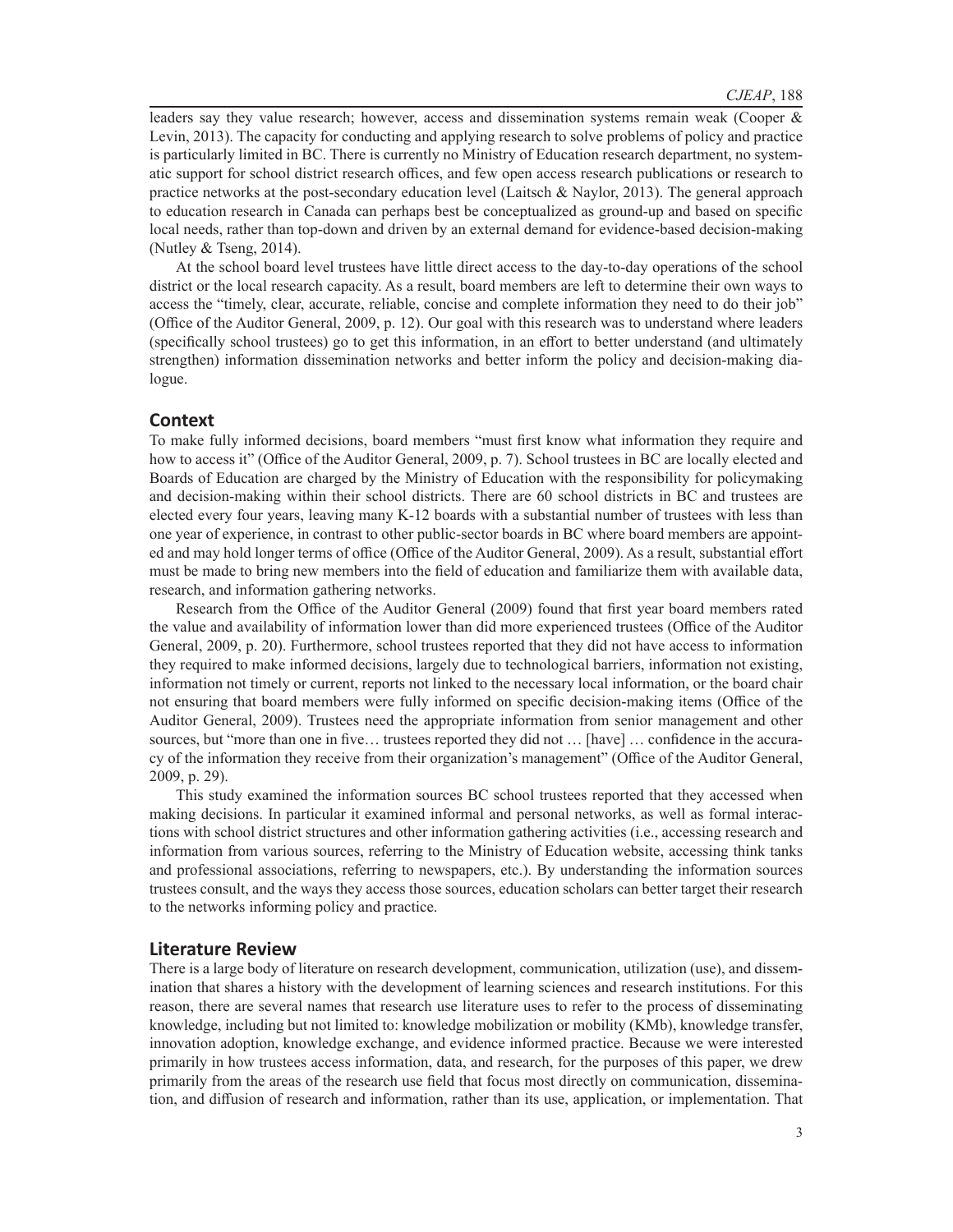said, much of the theoretical work highlights the importance of networks and individual relationships between researchers and users as effectively a dissemination mechanism in and of itself—where these relationships exist, research use and innovation is facilitated (Schein, 2010; Scott, et al. 2017; Valente, 1995).

Rogers' (1995) sociological theory of innovation diffusion is a foundational theory used in the literature on research use. Rogers suggests that the four main elements in the diffusion of innovation process are innovation, communication channels, time, and social system. These last three elements theorize core components of the survey we used, looking at the channels trustees use to access information, the time they have to access these channels (and the ease of that access), and the social systems (both personal and organizational) in which they are embedded as they engage in information seeking behaviors.

Rogers' (1995) theory takes the individual as the unit of analysis; however, it has also been applied using larger levels of analysis, such as organizations. Innovations are communicated through various channels over time and within a particular social context and individuals have different degrees of willingness to adopt innovations. The diffusion of innovations involves both mass media and interpersonal communication channels. Both the setting of the practitioner (such as organizational structure and cultural norms), communication and influence, as well as individual characteristics (including attitude) influence the process of innovation adoption. While Rogers' (1995) theory extends well beyond communication and individual and organizational context, these aspects of the theory are of particular use in thinking about how school trustees adopt new ideas, the communication networks they access in exploring new information and ideas, and the social context in which they are embedded. The survey we used gathered information on trustee access to both media and interpersonal communication channels.

Models of knowledge utilization and dissemination discussed in the literature also focus on four major information sharing alternatives (Landry, Amara, & Lamari, 2001): a science push model, a demand/pull model, a dissemination model, and an interaction model. According to Johnson and Brown (1986), these models break down into four main groups: (1) the research-development-diffusion models, (2) the problem-solving models, (3) the linkage models, and (4) the social interaction models. Issues of research utilization, knowledge transfer, and change are raised at a number of levels, with common concerns grounded in common theoretical foundations: innovation at the system level, by policymakers and academic researchers; at the organizational level, by decision makers or leaders and teachers; and at the practitioner level by individual practitioners. The survey we used taps most directly into the demand/pull (problem solving) and the interaction models, as we are interested in where trustees go for information they can use to address the problems they face, as well as the networks they activate in their information seeking behavior.

Organizational determinants of innovation diffusion include characteristics of organizations or units within institutions (e.g., size, complexity, administrative support, culture, belief structures, norms), or governance structures of outside institutions, which disseminate and promote use of research findings, such as professional associations and educational institutions (Estabrooks, 2009). In the current study organizational determinants would include the BC Ministry of Education, the trustees' school districts, and their professional organizations, primarily the BC School Trustees Association (BCSTA), BC Public School Employers Association (BCPSEA), and Canadian School Boards Association (CSBA), although these organizational contexts have within them embedded social networks.

In education settings, research also emphasizes the relationship between the characteristics of the environment and the adoption of innovation. Studies suggest that the school districts more likely to adopt innovations were those that were wealthy, large, and had change-oriented leaders (Deal, Meyer, & Scott, as cited in Dooley, 1999). The survey we used attempted to gather data in this area through the demographic section.

#### **Research Framework**

4 This descriptive research study is a replication-extension study that adapted the methods used by previous scholars (Earley & Galluzzo, 2015) to a new sample (Bonett, 2012). Although less prevalent in the social sciences, replication of previous research is a core research activity and essential to validating knowledge (Easley, Madden, & Gray, 2013; Porte, 2013). Additionally, this research project extended prior research by adding a comparative component to examine outcomes across contexts. The original study (Earley & Galluzzo, 2015) was conducted within the Commonwealth of Virginia in the United States (US), while this study was conducted in BC, Canada. Comparative research is designed to gather similar data from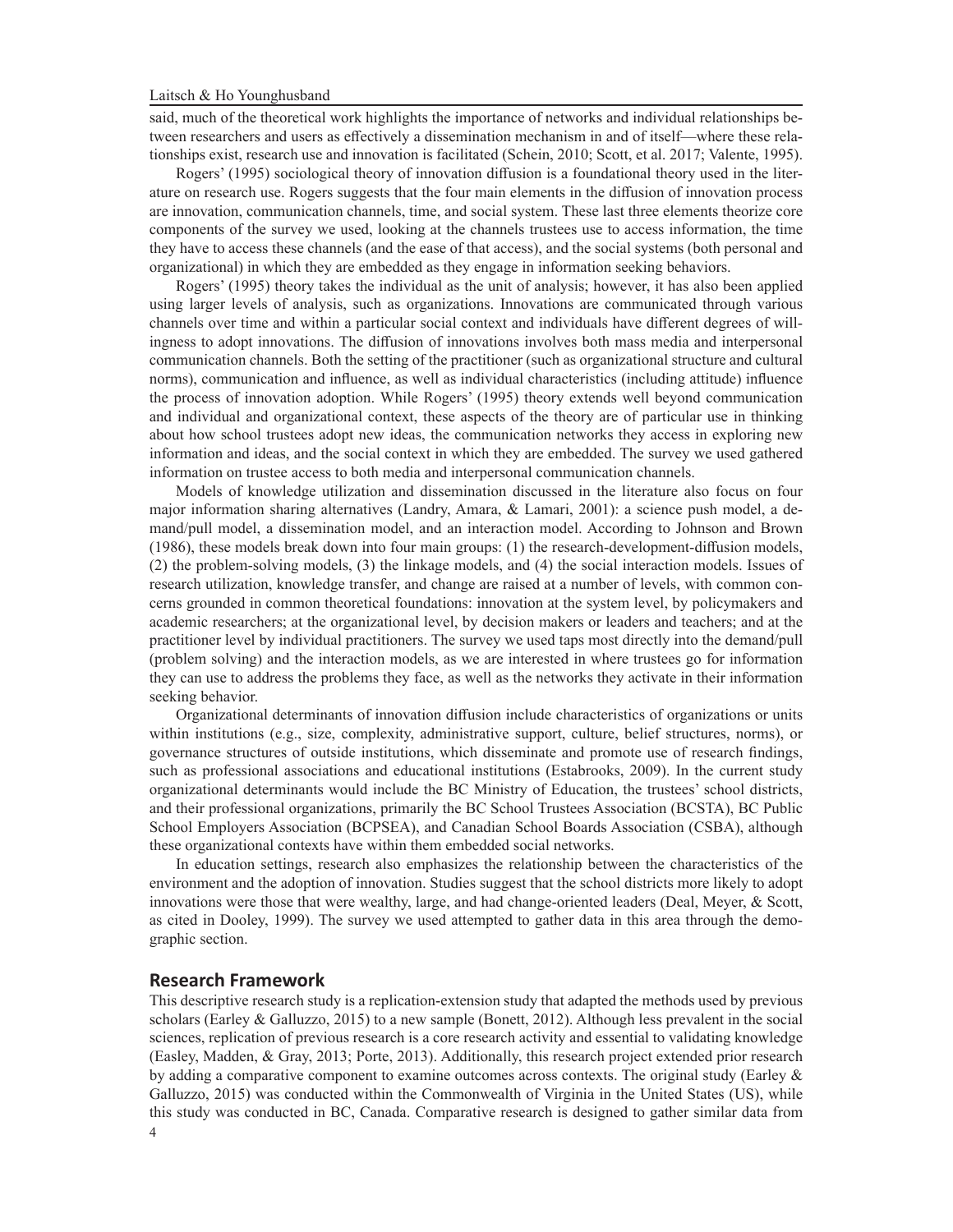comparable contexts, and then examine the similarities and differences in outcomes to develop a broader understanding of the systems under study (Cadogan, 2010; Sasaki, 2004). Comparative research is particularly useful in cross-national and cross-cultural studies of public administration systems (Fizpatrick et al., 2011), in this case public school districts.

Both of the contexts in this study are similar in governance structures, with a centralized state governing body (ministry or department of education) responsible for education funding and policy priorities, and with local school districts charged with policy implementation with system oversight provided by elected school boards. While the Federal influence is arguably stronger in the United States than in Canada, the role of elected board members/trustees is largely the same (Gentzel, 2016).

### **Research Questions**

Survey methods were used to gather data to address the following research questions, which were adapted to the BC context from the US study:

- 1.When provided with a list of possible information sources what ones do local school trustees identify as those they use most often?
- 2.What characteristics of information sources do school trustees value?
- 3. Does use of particular information sources vary by school district variables?
- 4. Does use of particular information sources vary by trustee variables (gender, experience, leadership position)?

### **Data Sources**

The original survey created by Earley and Galluzzo (2015) was revised to fit the Canadian and BC contexts (for example, we adjusted terms from school board member to school trustee). The survey was selected to gather data in BC for three reasons: (1) to efficiently gather information in the BC context; (2) to strengthen findings by examining outcomes in light of differing research, professional, and cultural contexts; and (3) to further validate the original instrument.

The survey was adapted to the BC context and pilot tested with former BC school trustees. Ten former trustees were contacted, six agreed to join the pilot test, and four provided feedback. The survey was created on Survey Monkey. Minor revisions were made to the survey in response to the feedback provided. The survey looked at formal information sources (research sources and scholars, newspapers, governments, think-tanks, and professional studies) and informal networks (including district employees; colleagues, friends and relatives; community members; etc.) and gauged both sources consulted (i.e., used by the trustee) and seen as important (i.e., a preferred source of information).

The survey was administered online and the IP address of respondents was not collected to maintain blind submission. School trustees currently serving on Boards of Education in BC were invited to participate. Trustee contact information was gathered from public records and in late August 2015 invitations were sent via e-mail to individual school trustees. The invitation to join the research effort was sent along with a detailed study description and consent documents. Survey responses were both confidential and anonymous, with researchers unable to connect users and their participation or non-participation. To further protect the confidentiality of participants, all data is reported in the aggregate to avoid the possibility of identifying participants based on their reported demographic variables or local context.

The survey opened in September 2015, almost one-year after the municipal election and the election of school trustees in 2014. Reminder emails were sent mid-month and again three days before the survey closed at the end of the month. From a potential population of 412 trustees, 140 ultimately participated in the survey. Data was analyzed in two phases: descriptive and correlational statistics were examined first in addition to a qualitative analysis of short answer responses using comment coding and theming to identify issues trustees were facing; next, the results of the BC sample were compared and contrasted with the results reported by the Earley & Galluzzo (2015) study regarding the US sample. Finally, the implications of our findings were explored for both researchers active in education policy and practice, and for trustees interested in strengthening the research networks they are involved with. Data was analyzed and reported in the aggregate. Analysis was not reported in a way that would allow individual responses to be traced to a specific respondent or school district.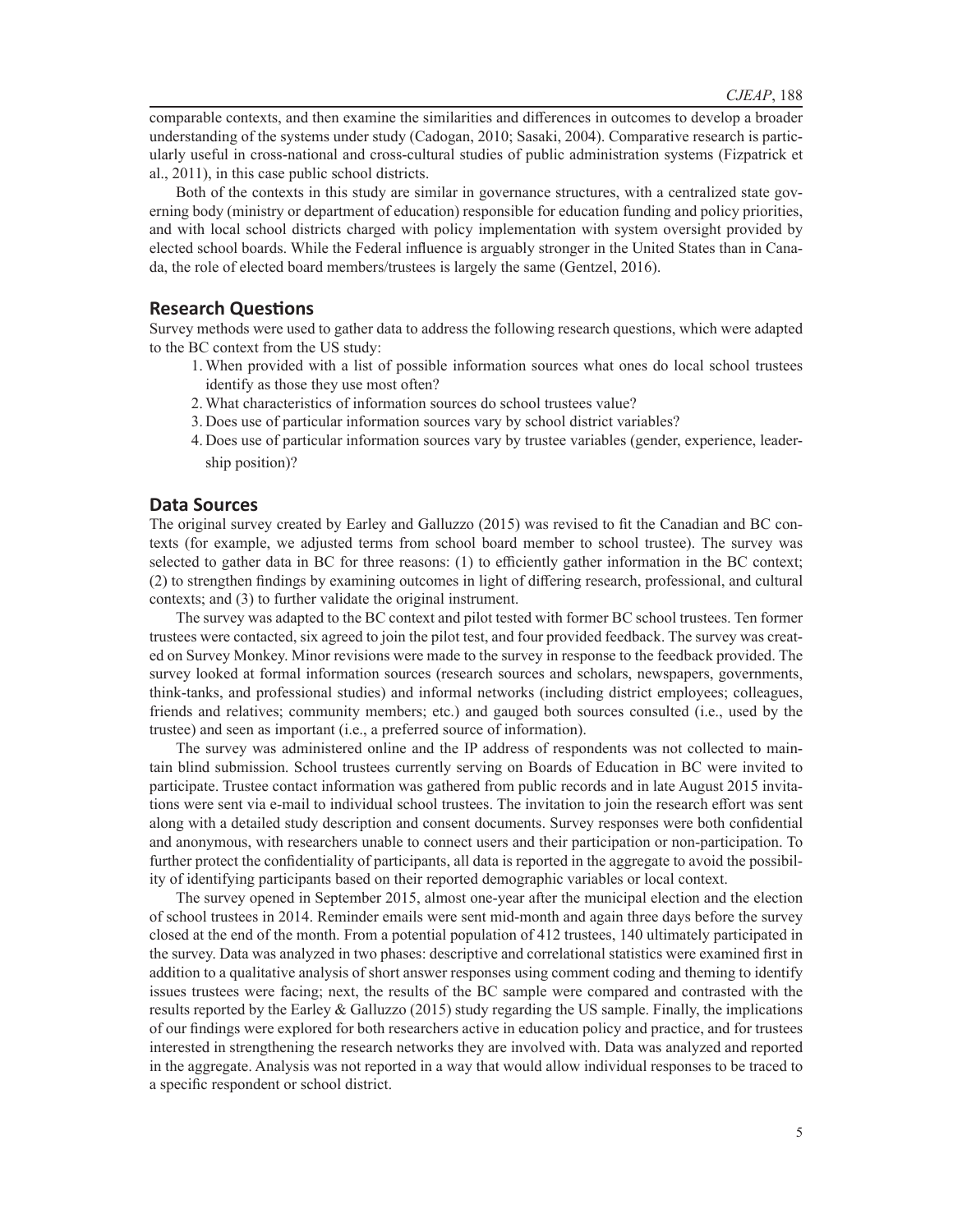# **Results**

One hundred forty BC school trustees participated in this study, a 34% response rate. In the first phase of the analysis, we calculated the most frequently used and the believed most useful information sources, as well as identified the most important information characteristics and the issues trustees face where more and better information would be believed to be most useful. Following this descriptive analysis, a comparison was made looking at any significant differences by gender and size of school district. We then compared results from both of these analyses to the Earley and Galluzzo (2015) study.

# *Information Sources*

Trustees were asked to indicate how often they accessed certain information sources to assist them in making school board-related decisions. This was based on a 5-point scale, 5 = *very often* to 1 = *never*. Results are reported in Table 1. Trustees accessed briefing materials from the secretary-treasurer (*M*=4.62) and superintendent (*M*=4.61) very often and referred to other local school board members (*M*=4.16) and community members (*M*=4.01) often. Research reports from university researchers (*M*=2.39) and think tanks (*M*=2.37) were rarely accessed. There was a fair amount of disagreement within the numbers regarding materials from the BC Public School Employers Association (*SD*=1.11), which may reflect the unsettled labour environment and dismissal of the BCPSEA Board of Directors at the time of this research. Similar to the Earley and Galluzzo (2015) study, trustees tended not to turn to national resources (i.e., materials from the Canadian School Board Association (*M*=1.97)) as a source of information.

### Table 1

| Information source                                                | Mean | SD   |
|-------------------------------------------------------------------|------|------|
| Briefing materials from the secretary-treasurer                   | 4.62 | 0.58 |
| Briefing materials from the superintendent                        | 4.61 | 0.58 |
| Other local school board members                                  | 4.16 | 0.84 |
| Members of your community                                         | 4.01 | 0.84 |
| Materials from the BC School Trustees' Association                | 3.73 | 0.92 |
| Materials from the BC Public School Employers Association         | 3.20 | 1.11 |
| Information on the BC Ministry of Education website               | 3.15 | 0.78 |
| Other school board members in BC, but not in your school district | 3.07 | 0.80 |
| Materials from partner associations                               | 2.89 | 0.94 |
| Friends and/or relatives who work for the school district         | 2.81 | 1.07 |
| Local Newspapers                                                  | 2.72 | 1.07 |
| Provincial Newspapers                                             | 2.65 | 0.99 |
| National Newspapers                                               | 2.41 | 0.93 |
| Research reports from university researchers                      | 2.39 | 0.92 |
| Research reports from "think tanks"                               | 2.37 | 0.93 |
| Materials from the Canadian School Boards Association             | 1.97 | 0.80 |

*Most Frequently Used Information Source*

Others sources of information trustees identified were:

- Internet and general web searches (*n*=12).
- Magazines and international publications or books (*n*=7).
- Radio (CBC) and TV news (*n*=4).
- Locally elected officials (*n*=4).
- Own training, knowledge, and professional associations (*n*=4).
- Local parent advisory committees (*n*=3).

Trustees were then asked to indicate the three information sources that were most useful to their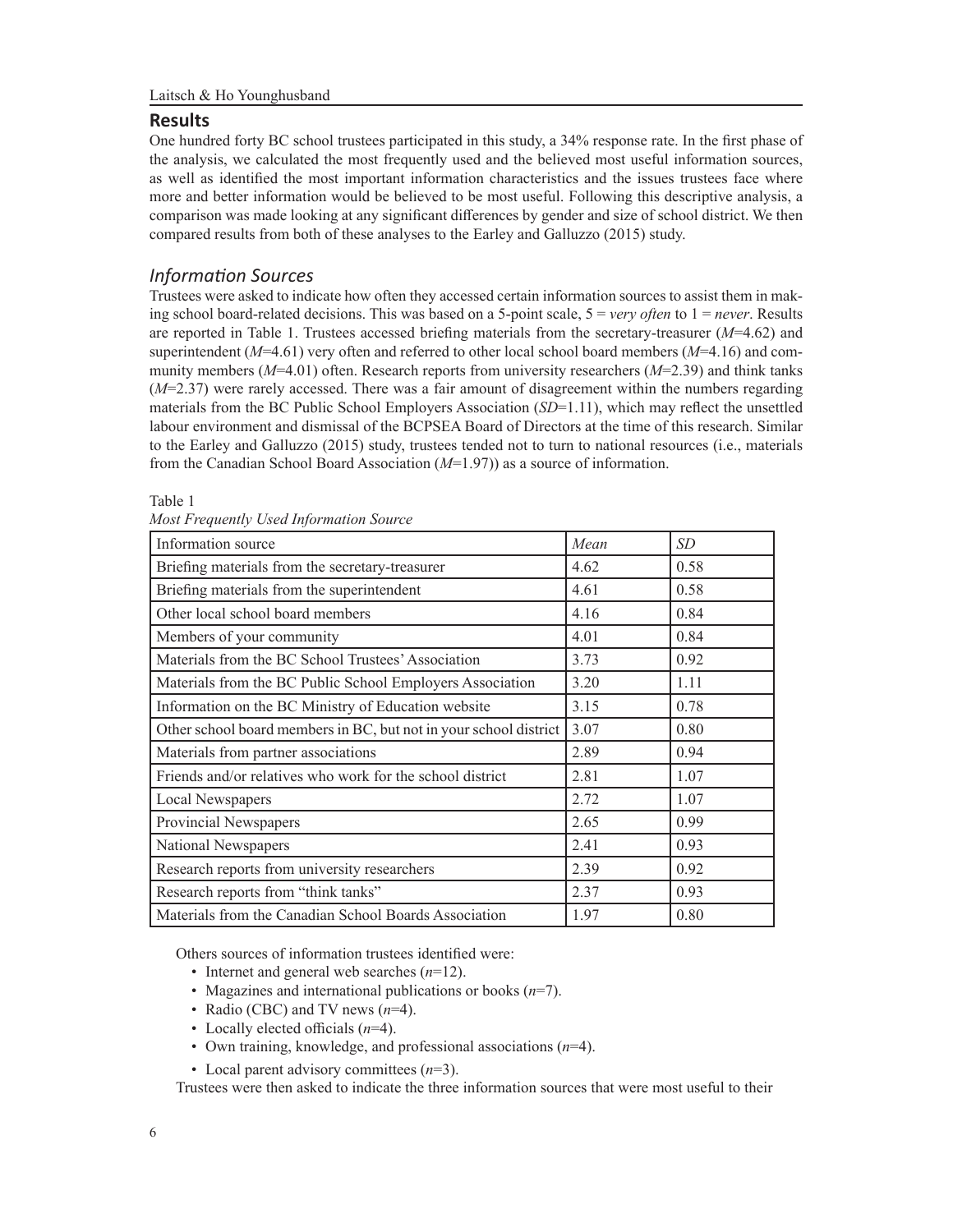responsibilities as a school trustee. Three-points were allotted to their top choice, two-points for their second choice, and one-point for their third choice. Based on a weighted score, the most useful information source was briefing materials from the superintendent followed by the secretary-treasurer (see Table 2). Similar to the Earley and Galluzzo (2015) study, board members in the US relied on information from the superintendent. In this study, information from the superintendent was the second most frequently used information source (see Table 1) and the first most useful source (see Table 2).

# Table 2

| Information source                                                | Weighted rank |
|-------------------------------------------------------------------|---------------|
| Briefing materials from the superintendent                        | 275           |
| Briefing materials from the secretary-treasurer                   | 153           |
| Members of your community                                         | 81            |
| Other local school board members                                  | 71            |
| Materials from the BC School Trustees' Association                | 66            |
| Information on the BC Ministry of Education website               | 49            |
| Materials from partner associations                               | 17            |
| Other school board members in BC, but not in your school district | 15            |
| Friends and/or relatives who work for the school district         | 14            |
| Materials from the BC Public School Employers Association         | 11            |
| Research reports from "think tanks"                               | 8             |
| Research reports from university researchers                      | 8             |
| Provincial newspapers                                             | 5             |
| Local newspapers                                                  | 2             |
| National newspapers                                               | 2             |
| Materials from the Canadian School Boards Association             |               |

*Most Useful Information Sources*

# *Information Characteristics*

Information that was known to trustees to be trustworthy was believed to be an "extremely important" characteristic of information for school trustees (see Table 3). Information that was timely, reflected the values of the community, and was easily accessible was identified was "very important" by school trustees (see Table 3). Information sources being trustworthy, timely, and reflective of the community's values were also important to board members participating in the Earley and Galluzzo (2015) study. For the most part, trustees felt that they have the time to be well informed (*M*=2.28).

# Table 3

| Characteristic of information                                            | Mean | <i>SD</i> |
|--------------------------------------------------------------------------|------|-----------|
| The information is known to me to be trustworthy                         | 4.64 | 0.62      |
| The information is timely                                                | 4.17 | 0.87      |
| The information reflects the values in my community                      | 4.07 | 1.01      |
| The information is easily accessible                                     | 3.98 | 1.01      |
| The information is concise (generally a summary of longer ma-<br>terial) | 3.90 | 1.03      |
| The information includes diverse opinions on the topic                   | 3.82 | 0.88      |
| The information is targeted for my school division                       | 3.58 | 1.05      |

*Characteristics of Information Believed Most Important*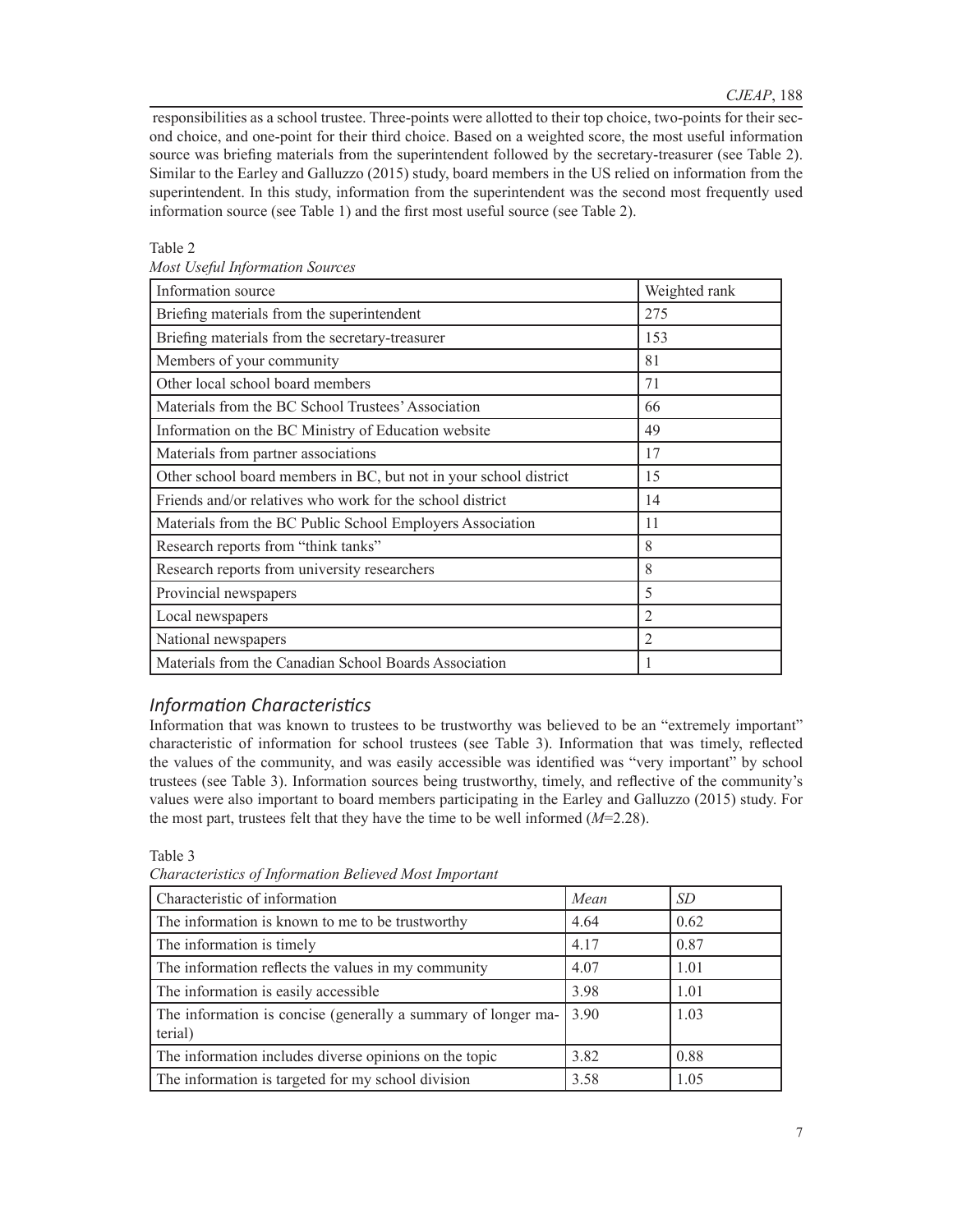# *Issues of Concern*

One hundred eighteen participants identified at least one and up to three issues they were facing as school board members where they felt more and better information would be useful. There were 305 responses and thirteen themes identified. The most pressing issues for trustees were governance, funding, and student programs (see Table 4). In the Earley and Galluzzo (2015) study, budget was the most pressing issue for trustees. In BC, student programs and student learning and achievement were identified as one of the most important issues that school trustees face (26.4%), while fewer participants from the US study mentioned the achievement gap or poverty as areas of concern  $(6\%)^2$ .

### Table 4

*Issues Faced by School Trustees*

| Themes                                                                             | Frequency |
|------------------------------------------------------------------------------------|-----------|
| Board governance <sup>a</sup> , role of the trustee/board, and strategic planning  | 38        |
| Funding, funding formula, and provincial budget                                    | 38        |
| Student programs <sup>b</sup> and student learning, issues, and achievement        | 37        |
| Budget <sup>c</sup>                                                                | 31        |
| Human resources <sup>d</sup> , bargaining, collective agreements, labour relations | 30        |
| New curriculum and the BCEd Plane                                                  | 27        |
| Research, data, sharing information, access to information                         | 26        |
| Capital projects, facilities <sup>f</sup> , transportation, and school closure     | 25        |
| Government: relationship, policy, communication, advocacy, MyEdBC <sup>g</sup>     | 21        |
| Community engagement and parent involvement                                        | 14        |
| Mental health / student mental health                                              | 9         |
| Compensation, exempt staff wage freeze, administrative savings                     | 9         |

<sup>a</sup>Board governance includes policy-making and board development. Student programs include Aboriginal Education. 'Budget means local budgets and related items. <sup>d</sup>Human resources include staffing and staff development. *"BCEd Plan* = BC's Education Plan; https://www2.gov.bc.ca/gov/content/education-training/k-12/support/bcs-education-plan

f Facilities includes technology in schools. <sup>g</sup> MyEdBC = a single educational record for students; https://www2.gov.bc.ca/gov/content/education-training/k-12/support/myeducation-bc

# *Demographic Analyses*

We also looked at whether experience, leadership, and gender interacted with trustee disposition to and use of particular information sources. Of the school trustees participating in this study, 73 identified as female and 56 male (11 left blank); 45 (or 32%) have been board chairs and 85 have not (10 left blank); and 44 had less than 2-years of experience while 86 had three or more years of experience (see Figure 1). To examine differences between groups, we used a two-tailed independent t-test for independent means (De Winter & Dodou, 2010; Norman, 2010; Sullivan & Artino, 2013).

**Experience**. Having 3-years of experience would normally place a trustee within one 4-year term; however, this survey was implemented one year after the 2014 municipal election. In this case, anyone who indicated that they had 3 to 5 years of experience would have likely have served more than one term as school trustee (see Figure 1). This is similar to the Earley and Galluzzo (2015) study where most of the participants had served at least one term. The largest group participating in the BC study had less than 2-years of experience, however which, supports the findings of the Office of Auditor General Report (2009); there tends to be more trustees with less than one year of experience in the K-12 sector, likely as a result of the public election process (as opposed to the appointments process used for other public-sector boards).

<sup>2</sup> Note that these categories may not be directly comparable as they were constructed by different researchers who likely filtered the data through differing analytic lenses.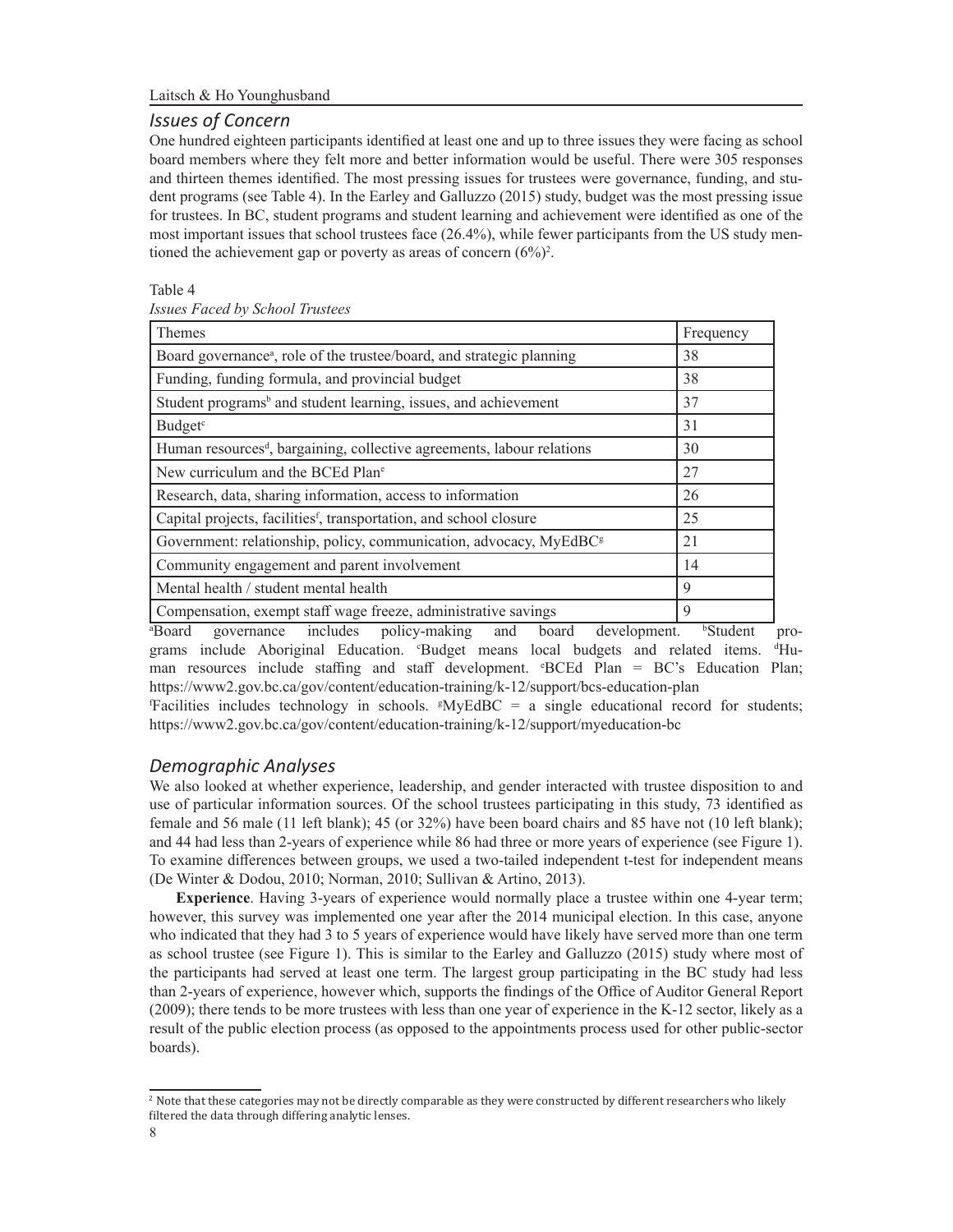

*Figure 1*. Years of experience as school trustees.

**Leadership**. Another similarity with the Earley and Galluzzo (2015) study concerned board chairs, where 40% of the participants in the US study had served as a board chair while in BC that figure was 32%. The large percentage of responding chairs may be related to their already demonstrated commitment to trusteeship. In other words, their willingness to contribute to leadership in the field may also result in their willingness to contribute to research on that field.

Table 5

*Most Frequently Used Information Source: Chairs & Non-Chairs (Mean)*

| Information source                                            | Chair | Non-chair |
|---------------------------------------------------------------|-------|-----------|
| Briefing materials from the secretary-treasurer               | 4.77  | 4.55      |
| Briefing materials from the superintendent                    | 4.73  | 4.56      |
| Other local school board members                              | 4.32  | 4.12      |
| Members of your community                                     | 3.95  | 4.05      |
| Materials from the BC School Trustees' Association            | 3.80  | 3.69      |
| Materials from the BC Public School Employers Association     | 3.34  | 3.06      |
| Information on the BC Ministry of Education website           | 3.11  | 3.17      |
| Other school board members in BC, not in your school district | 3.20  | 3.00      |
| Materials from partner associations                           | 2.95  | 2.87      |
| Friends and/or relatives who work for the school district     | 2.63  | 2.94      |
| Local newspapers                                              | 2.66  | 2.71      |
| Provincial newspapers                                         | 2.64  | 2.66      |
| National newspapers                                           | 2.39  | 2.44      |
| Research reports from university researchers                  | 2.49  | 2.33      |
| Research reports from "think tanks"                           | 2.34  | 2.35      |
| Materials from the Canadian School Boards Association         | 1.93  | 1.98      |

In general, there was very little difference between trustees and chairs in the information sources they used and valued (see Table 5). While there was a statistically significant difference in the value that chairs and non-chairs placed on briefing materials from the secretary-treasurer  $(t_{(96)}=1.98 \text{ p}=0.037)$ , it is not likely meaningful, as both chairs and non-chairs rate this item highly and rank it the same within their top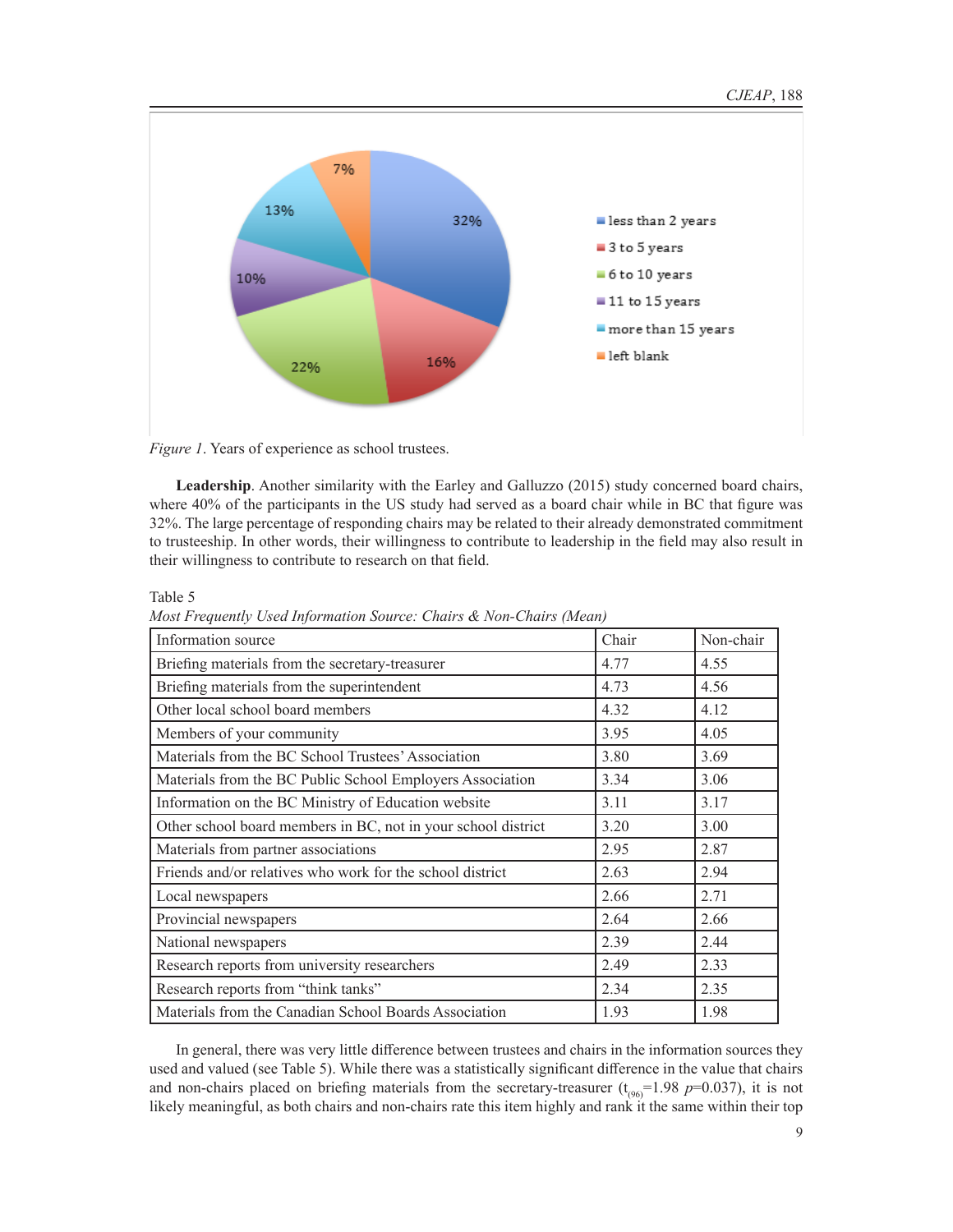three information sources (see Table 6). Similarly, the top 5 most valued sources were the same, although the order varied.

Table 6

*Most Useful Information Sources: Chair and Non-Chair (Rank)*

| Information source                                 | Chair | Non-chair |
|----------------------------------------------------|-------|-----------|
| Briefing materials from the superintendent         |       |           |
| Briefing materials from the secretary-treasurer    |       |           |
| Members of your community                          |       |           |
| Other local school board members                   |       |           |
| Materials from the BC School Trustees' Association |       |           |

Note: Remaining items had fewer than 1/4 of respondents ranking the item and so were not included in the table.

**Gender**. There was no significance by gender across most information sources accessed for decision-making. This result was similar to the Earley and Galluzzo (2015) study. However, there was a significant difference between females (*M*=4.17, *SD*=0.41) and males (*M* =3.83, *SD*=0.68) regarding preference toward community consultation  $(t(131)=2.04, p=0.04)$ .

Both males and females ranked briefing materials from the superintendent as the most important source of information and for males, briefing materials from the secretary-treasurer ranked second while for females accessing information from the Ministry of Education website ranked second (slightly ahead of the briefing materials from the secretary-treasurer which ranked third). In the Earley and Galluzzo (2015) study, females were also more inclined to refer to the Virginia Department of Education website, but males looked to friends and/or relatives who work in the school district while females tended to read the summaries of research studies or articles.

### *District Characteristics*

Sixty-eight trustees came from school districts with less than 6,000 students and 61 from school districts with more than 6,000 students (see Figure 2). Twenty-six indicated that the jurisdiction of their school district represents one municipality whereas 104 said that their school district represented multiple municipalities (10 left blank).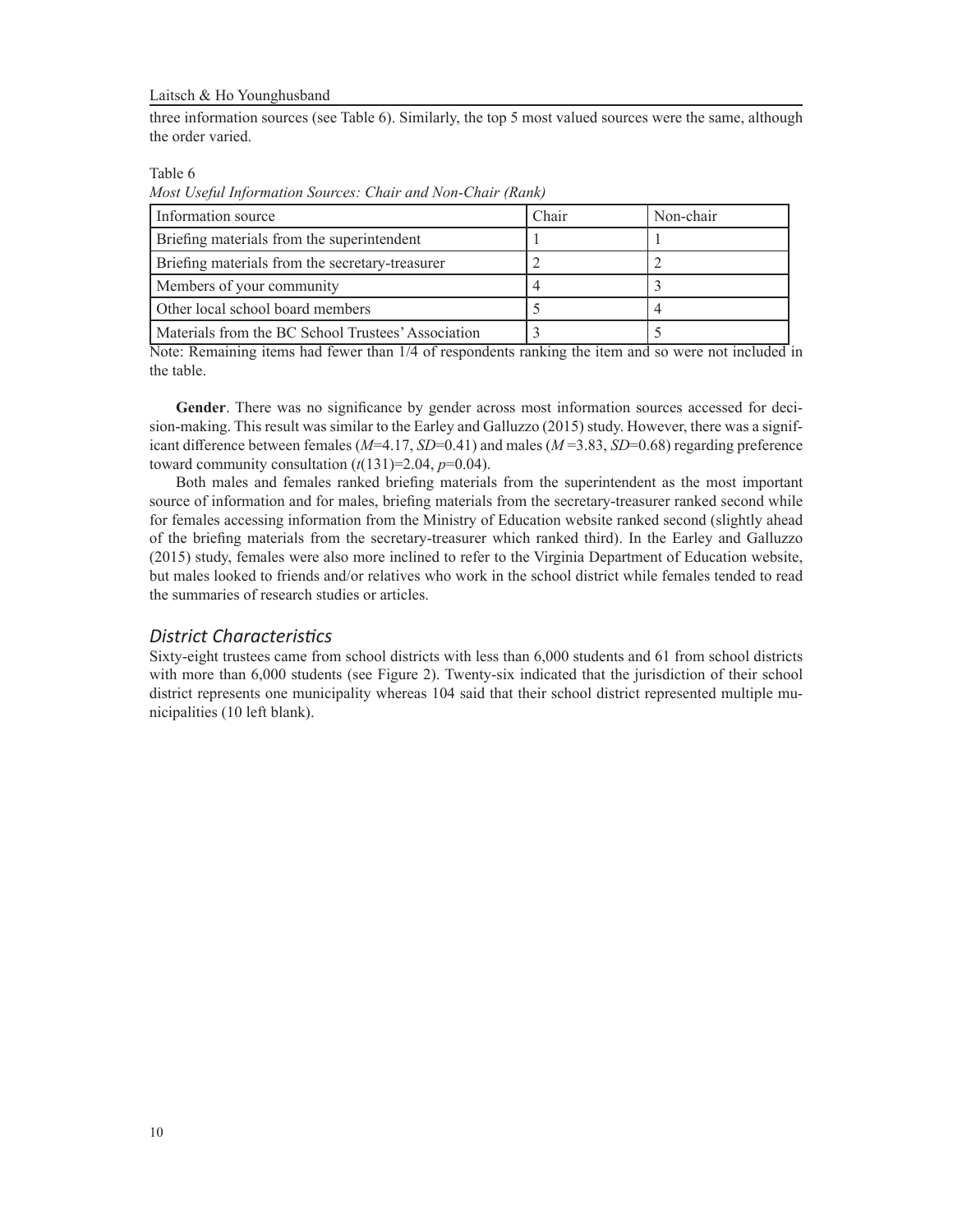

*Figure 2*. Number of students in the school district.

To examine differences based on district size, we again used a t-test for independent means. There were several differences between trustees in small districts (fewer than 6,000 students) and trustees in large school districts (more than 6,000 students). Trustees in small school districts were more likely than those in large districts to access materials from the BC School Trustees' Association (*M*=3.92, *SD*=0.62 and *M*=3.50, *SD*=0.58; *t*(124)=2.73, *p*=0.01) and from the BC Ministry of Education website (*M*=3.27, *SD*=0.47 and *M*=3.0, *SD*=0.27; *t*(124)=1.95, *p*=0.05). Trustees in large school districts were more likely to turn to local newspapers than their peers in small districts (*M*=2.83, *SD*=0.129 and *M*=2.48, *SD*=0.76; *t*(112)=-2.43, *p*=0.02). The results were similar for provincial newspapers, although the difference only approached significance (*M*=2.93, *SD*=0.173 and *M*=2.49, *SD*=0.67; *t*(112)=-1.91, *p*=0.06). Trustees in large school districts were no more likely to use research reports from think tanks than their peers in small districts. There was also no difference between trustees in small and large districts in the primary rankings of briefing materials from the superintendent and secretary-treasurer.

### **Discussion**

Research reports from university researchers and think tanks were not a primary source of information for school trustees in BC. Trustees in this study accessed information for decision-making that was in close proximity to the board table. The most frequently used information sources were from the secretary-treasurer, superintendent, and members of the board. Information provided by the superintendent was believed most useful.

While this differs from the Office of the Auditor General (2009) report where more than 20% of trustees did not express confidence in the accuracy of the information received from senior management, it generally aligns with the research that emphasizes the importance of organizational networks. Similarly, trustees in our study valued information that they felt was trustworthy and timely, but also information that reflected community values as identified within their personal networks. Other information sources trustees accessed included the Internet, magazine and book publications, and the radio. In general, trust can largely be interpreted as "known to the trustee." As previous research on research use recognizes, relationships and connections matter (Galway & Sheppard, 2015; Roby, Jacobs, Kertzner, & Kominski, 2014). Further to this point, females were more likely to consult with the community than their male counterparts, which may not be surprising as prior research has also found female leaders more likely to consult when making decisions (Sebastian & Moon, 2017). Both males and females ranked briefing materials from the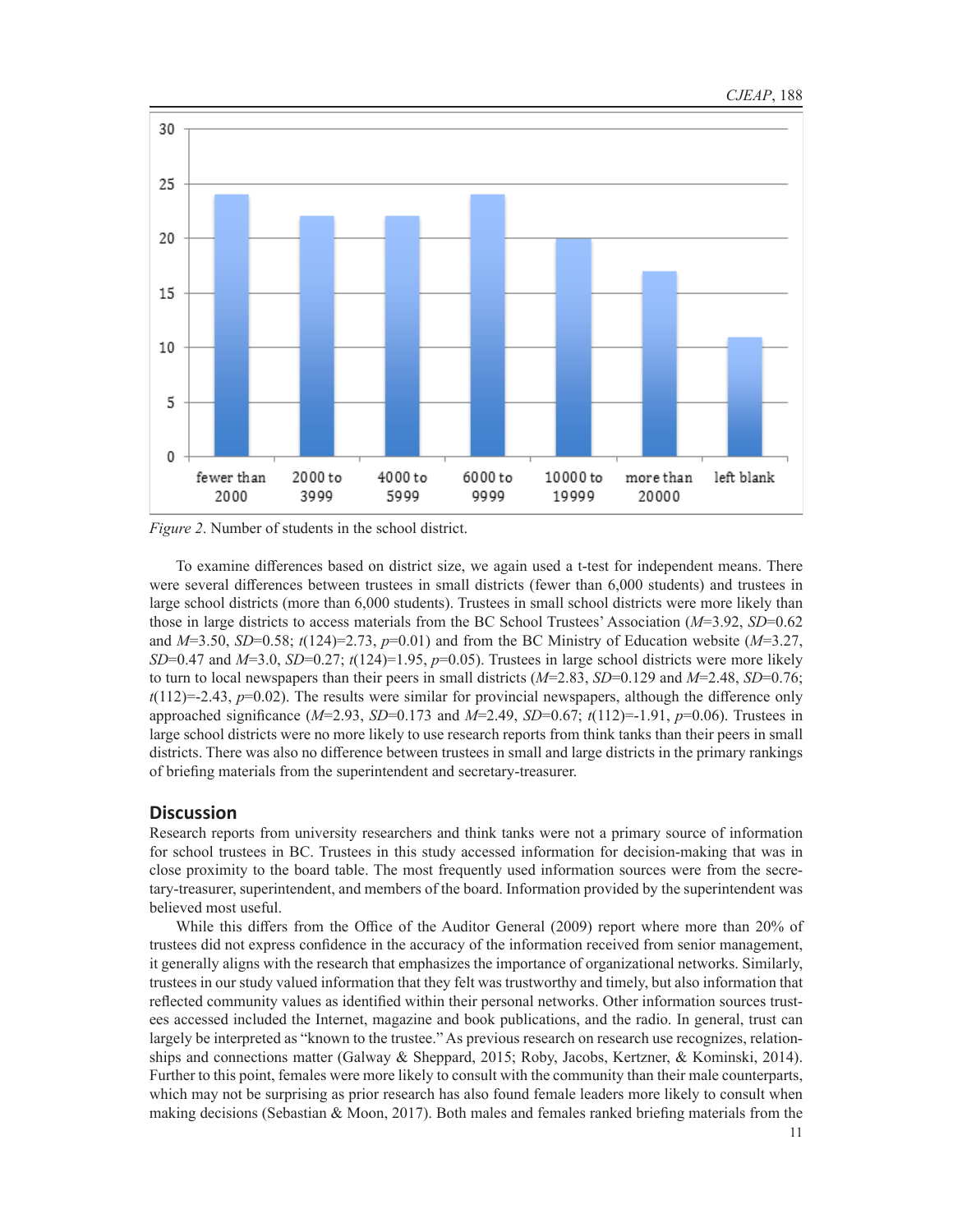superintendent as most useful.

Trustees in small districts were more likely to refer to materials from the provincial association and Ministry of Education website than trustees in larger school districts, who were more likely to refer to local and provincial newspapers, perhaps because of their close proximity to such sources (districts with large student populations tend to be located in urban centers where the provincial news sources are also located).

In general, BC school trustees seem most comfortable accessing information sources that are close to them, in organizational context or within their personal communities. This holds constant across gender and district size. Briefing materials provided by the superintendent and secretary-treasurer were most frequently used and believed most useful. Governance, funding, and students were important issues faced by school trustees.

Finally, this was a replication-extension study. When comparing the results from the US study and data collected from BC, there were many similarities: most of the participants had at least one term as a school trustee; approximately a third served as board chairs; timely information that reflected the values of the community was important; information from the superintendent was believed most useful; there were very few gender differences (although females were more likely to access the Ministry or Department of Education websites); and very few trustees accessed research reports from think tanks or university researchers. One potentially important difference is the focus on student programs, student learning, student issues, and student achievement. For BC school trustees, student issues were one of three major concerns they faced, next to board governance and government funding. In the US study, very few board members identified the student issues such as achievement gaps or educational outcomes as important issues.

### **Limitations**

As with all surveys, the findings are based on the self-reported data, which may diverge from the actual beliefs and demonstrated information-seeking practices of participants. In addition, multiple t-tests were used to compare groups on selected items. The use of multiple t-tests can increase the likelihood of a type one error in the analysis, and to minimize this risk we only used t-tests where there was a theoretical basis for testing for differences and where visible inspection of the data suggested there might be a difference. Finally, this research was conducted in British Columbia, Canada, and should be interpreted within the policy context of the Province.

### **Conclusions**

If academics want their research to be relevant to and used by education policymakers and leaders they will need to develop relationships at the local level and tailor their research to the local context. Efforts to disseminate research through news sources are unlikely to result in increased use, although partnerships with superintendents and district staff may increase research use. Similarly, partnerships with state/ regional trustee associations (both formal or through conference presentations and publication in print media) may increase trustee access to education research. This has important implications in university reward structures, which are based primarily on dissemination through scholarly outlets first, with follow up efforts to engage the news media. Relationships with professional practitioner bodies is not currently prioritized or recognized within university contexts (faculty tenure and promotion structures or university media outreach).

On the other hand, relationships cannot be left to one party. In our experience as leaders within professional organizations, these entities carefully protect their membership and generally control the content they send out (in part a natural aspect of ensuring member value). Professional associations also need to carefully survey their members to identify research needs and develop relationships with researchers. Professional organizations are frequently the targets of agenda-based research and commercial service providers and so may be forgiven for being reluctant to engage when researchers come calling. That said, these organizations can play a key role in advancing research and practice relationships. Relationships, trust building, and research collaborations require the engagement of all parties if they are to be successful.

Finally, it is interesting to note that the preferred information sources for school trustees are locally isolated to materials from the superintendent, secretary treasurer, community members, and other local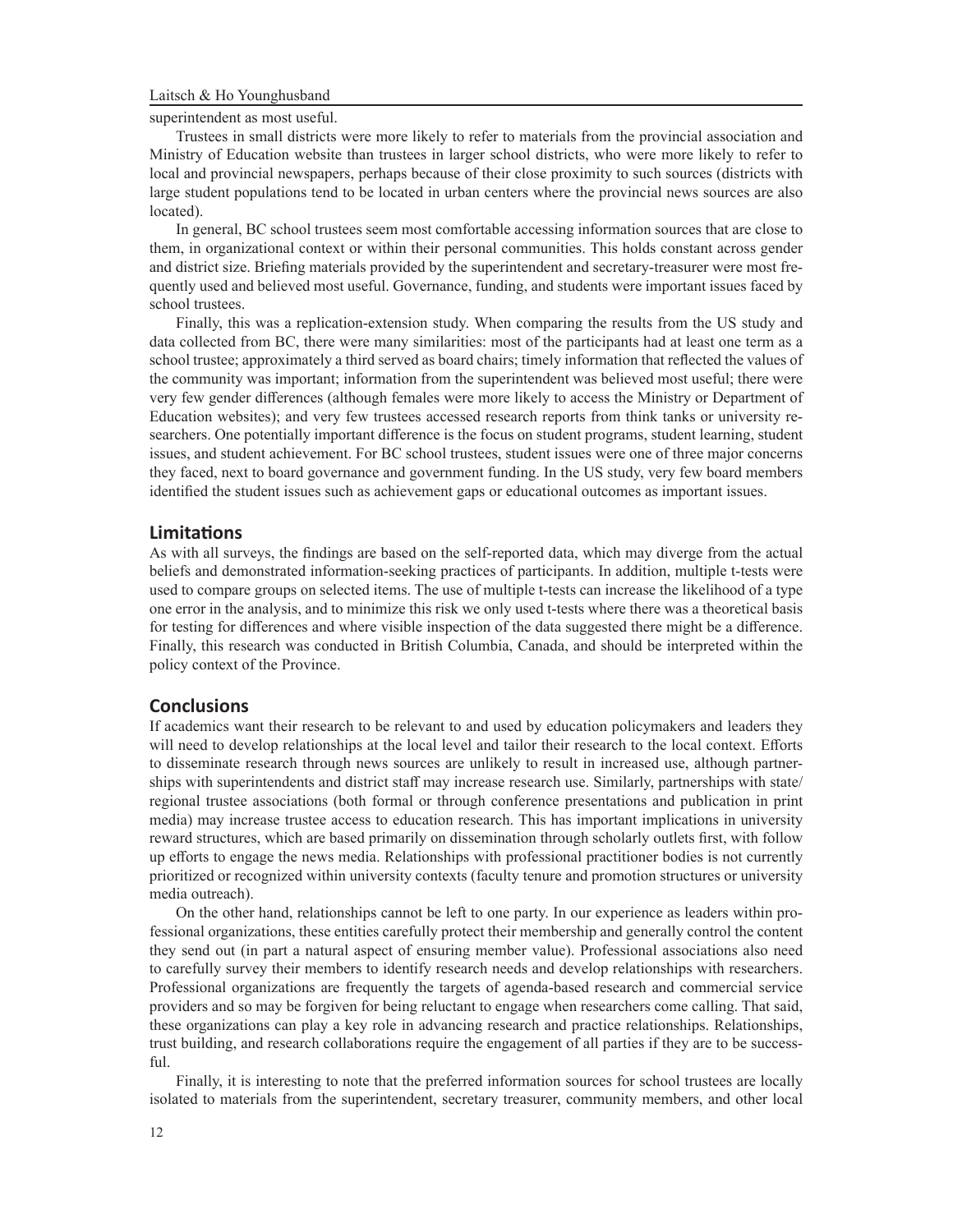board members. While it makes sense that the most trusted sources are based on strong relationships and thus tend to be local and at the board table, such a reliance on local community could risk creation of an echo-chamber where trustees remain separated from broader research-informed conversations and solutions. As a result, consideration of local issues may become more polarized and insular over time. Future researchers may want to look at this outcome to explore the extent to which it influences local policy dialogue and issue identification. Furthermore, future research may include looking at information sources that the superintendent and secretary-treasurer access to inform their work and decision-making.

As noted, policy discussion and decision-making in BC tends to be polarized and politicized. Careful examination of the information sources decision makers (in this case school trustees) use and methods through which high quality research can be made available to them may help shift the focus from one based on limited evidence and local mindsets to one informed by data and research, ultimately strengthening outcomes for students. That said, substantial work to build these relationships and research networks remains.

### **References**

- Bonett, D. (2012). Replication-extension studies. *Current Directions in Psychological Science 21*(6), 409-412.
- Cadogan, J. (2010). Comparative, cross-cultural, and cross-national research. *International Marketing Review, 27*(6), 601-605.
- Clarke, R. D. (2000). Whose family values?: A study of the use of a family values discourse in the Surrey book banning case. (Master's thesis). Retrieved from http://circle.ubc.ca/handle/2429/10589
- Cooper, A. & Levin, B. (2013). Research use by leaders in Canadian school districts. *International Journal of Education Policy & Leadership, 8*(7), 1-15. Retrieved from www.ijepl.org
- De Winter, J. C. F. & Dodou, D. (2010). Five-point likert items: T test versus Mann-Whitney-Wilcoxon. *Practical Assessment, Research & Evaluation, 15*(11), 1-16. Retrieved from http:// pareonline.net/pdf/v15n11.pdf
- Dooley, K. (1999). Towards a holistic model for the diffusion of educational technologies: An integrative review of educational innovative studies. *Educational Technology & Society, 2*(4), 35-45.
- Earley, P. & Galluzzo, G. (2015, April). *Where do school board members turn for information?* Paper presented at the Annual Meeting of the American Educational Research Association, Chicago, IL.
- Easley, R. W., Madden, C. S., & Gray, V. (2013). A tale of two cultures: Revisiting journal editors' views of replication research. *Journal of Business Research 66*, 1457-1459.
- Estabrooks, C. A. (2009). Mapping the research utilization field in nursing. *The Canadian Journal of Nursing Research, 41*(1), 218-36.
- Fitzpatrick, J., Goggin, M., Heikkila, T., Klingner, D., Machado, J., & Martell, C. (2011). A new look at comparative public administration: Trends in research and an agenda for the future. *Public Administration Review, 71*(6), 821-830.
- Galway, G. & Sheppard, B. (2015). Research and evidence in education decision-making: A comparison of results from two pan-Canadian studies. *Education Policy Analysis Archives, 23*(109). Retrieved from http://dx.doi.org/10.14507/epaa.v23.1905
- Gentzel, T. (2016). Tom on point: Why school boards? *American School Board Journal, 203*(2), 4. Retrieved from http://www.nsba.org/newsroom/american-school-board-journal/tom-pointwhy-school-boards
- Johnson, N. & Brown, W. B. (1986). The dissemination and use of innovative knowledge. *Journal of Product Innovation Management, 3*(2), 127-135.
- Laitsch D. & Naylor, C. (2013, June). *Research use in British Columbia: Status, issues, and opportunities.* Panel presentation at the annual meeting of the Canadian Society for the Study of Education, Victoria, BC.